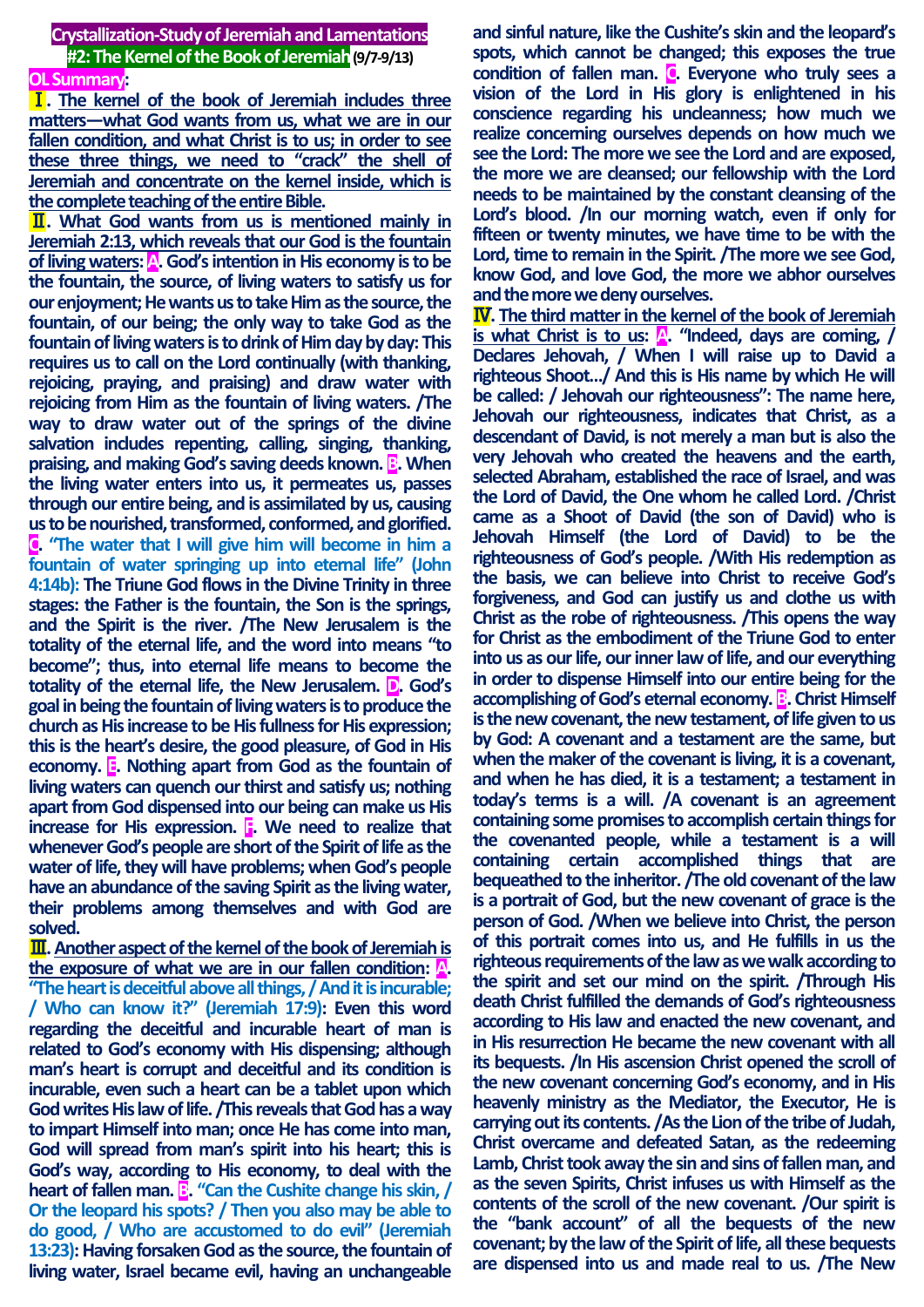**Testament teaching concerning the spreading of the divine life from the center of our being, which is our spirit, to the circumference, which is our heart; God writes His law on our heart by moving from our spirit into our heart to inscribe what He is into our being. /Through the spontaneous, automatic function of the divine life within us, we have the capacity to know God, to live God, and even to become God in His life and nature but not in His Godhead so that we may become His increase, His enlargement, to be His fullness for His eternal expression.**

### **Church announcement and fellowship September's Special Conference**:

**9/19(Sat):Mtg.①10-12, Mtg.②13**:**15-15**:**15** Place: Meeting Halls of Motoyama, Uozaki, Rokko, Sannomiya **9/20**(**LD**)**: Mtg.③10:30-12 (Lord's Table afterwards)**

**Mtg.④13-14:30 (Lord's Table afterwards)** Place: Meeting Halls of Motoyama, Uozaki, Rokko, Sannomiya 9/21(Mon): Gospel Activity (1) 10-12, Place: Motoyama, Rokko <mark>OR</mark> **Gospel blending10**:**30-15**:**30,Place: Rejoice Garden at Mt. Rokko 9/22**(**Tue**)**: Prayer Meeting 9**:**30-11** 

Place: Meeting Halls of Motoyama, Uozaki, Rokko, Sannomiya **Gospel Activity ②in the afternoon at each district.**

# **CP1:** Forsaking God as the source of living waters is the **basic reason for every problem. It is critically important to come to God as the source and to drink and enjoy the living water every day**

**Jer. 2:13 For My people have…forsaken Me, the fountain of living waters, to hew out for themselves cisterns, broken cisterns, which hold no water. Isa. 12:3-6…You will draw water with rejoicing from the springs of**  salvation...[and say], Give thanks to Jehovah; call upon His **name! Make His deeds known among the peoples….Sing psalms to Jehovah….Cry out and give a ringing shout… John 4:10 Jesus answered and said to her, If you knew the gift of God and who it is who says to you, Give Me a drink, you would have asked Him, and He would have given you living water. 14 But whoever drinks of the water that I will give him shall by no means thirst forever; but the water that I will give him will become in him a fountain of water springing up into eternal life. OL1:What God wants from us is mentioned mainly in Jeremiah 2:13, which reveals that our God is the fountain of living waters. OL2:God's goal in being the fountain of living waters is to produce the church as His increase to be His fullness for His expression; this is the heart's desire, the good pleasure, of God in His economy. OL3:We need to realize that whenever God's people are short of the Spirit of life as the water of life, they will have problems; when God's people have an abundance of the saving Spirit as the living water, their problems among themselves and with God are solved.**

**The most evil thing in the eyes of God is to forsake Him as the source, as the fountain of living waters, and to turn to some other source. All other sources are idols. In this verse the idols are likened to broken cisterns, which cannot hold water. People today are busy hewing out for themselves all kinds of cisterns. Actually, these cisterns are idols.**

**God's economy is to dispense Himself as the living** 

**water to produce His increase, His enlargement, to be His expression. This thought is developed in the writings of John….In John 4 the Lord Jesus spoke to the Samaritan woman concerning living water. …Revelation 22:1-2 show us that in the New Jerusalem the river of life flows and that in this river grows the tree of life as the life supply to support and sustain the entire city.**

**Application to new ones, Youth/College students**

**Calling upon the Lord's name and giving thanks to The Lord are to draw water from the springs of salvation. 1Thessalonians5:16 Always rejoice, 17 Unceasingly pray, 18 In everything give thanks; for this is the will of God in Christ Jesus for you. 19 Do not quench the Spirit; 20 Do not despise prophecies,**

**God arranges environments for you and give you opportunities to move forward. Therefore you should learn to give thanks in everything and seize opportunities. Not seizing an opportunity means that you don't understand God arranged environment and you don't accept God who arranged that environment. This is actually forsaking God as the fountain of living water in the little things of daily life. There is not one day without God's arrangement for you.**

**For example, you've noticed voicemails from other brothers and sisters in prayer line Group etc., but you decided to stop listening, for you don't want to send it. In this way, you are losing your opportunities little by little every day, and forsaking God as the fountain of living water.**

**Brother's testimony**:**Hallelujah! Thank the Lord. I've been devoted to mobile games for two and a half years since entering the university. For that reason, I hardly went to school at the first year. And then I moved into Brother-House**  in Uozaki before becoming a sophomore. After that, the time **of playing games decreased, but I still spent quite a lot of time on playing games. I was warned by brothers and sisters many times, but I didn't care very much and didn't change it.**  However, on Tuesday, Aug. 18<sup>th</sup> this year (when I'm junior), I **suddenly lost a desire to play games within me.Even when I start playing a game, the feeling to play the game disappeared.After that I deleted Apps of mobile games bit by bit every day. Finally, all Apps of mobile games were removed. And I shared mytestimony of this thing on a Lord's Day (Aug. 23rd). And I came to know for the first time that brothers and sisters always prayed for me. Thank the Lord! The reason why I was able to stop playing games is because brothers and sisters prayed behind for me and the Lord enlightened me within to change my concept. Now the demons of games inside of me has already been cast away. As Iwas so much into games, the school record was very bad, and I've lost the time and opportunities to pursue the Lord. OhLord!Irepent. Please restore the years that locusts have eaten. In the church life from now on, I pursue the Lord more, be filled with the Lord, and work hard on study and the gospel!"** 

**Prayer: "Oh Lord Jesus, not thanking environments arranged by God is to forsake God as the fountain of living water. Please save me from forsaking God in the daily little things.**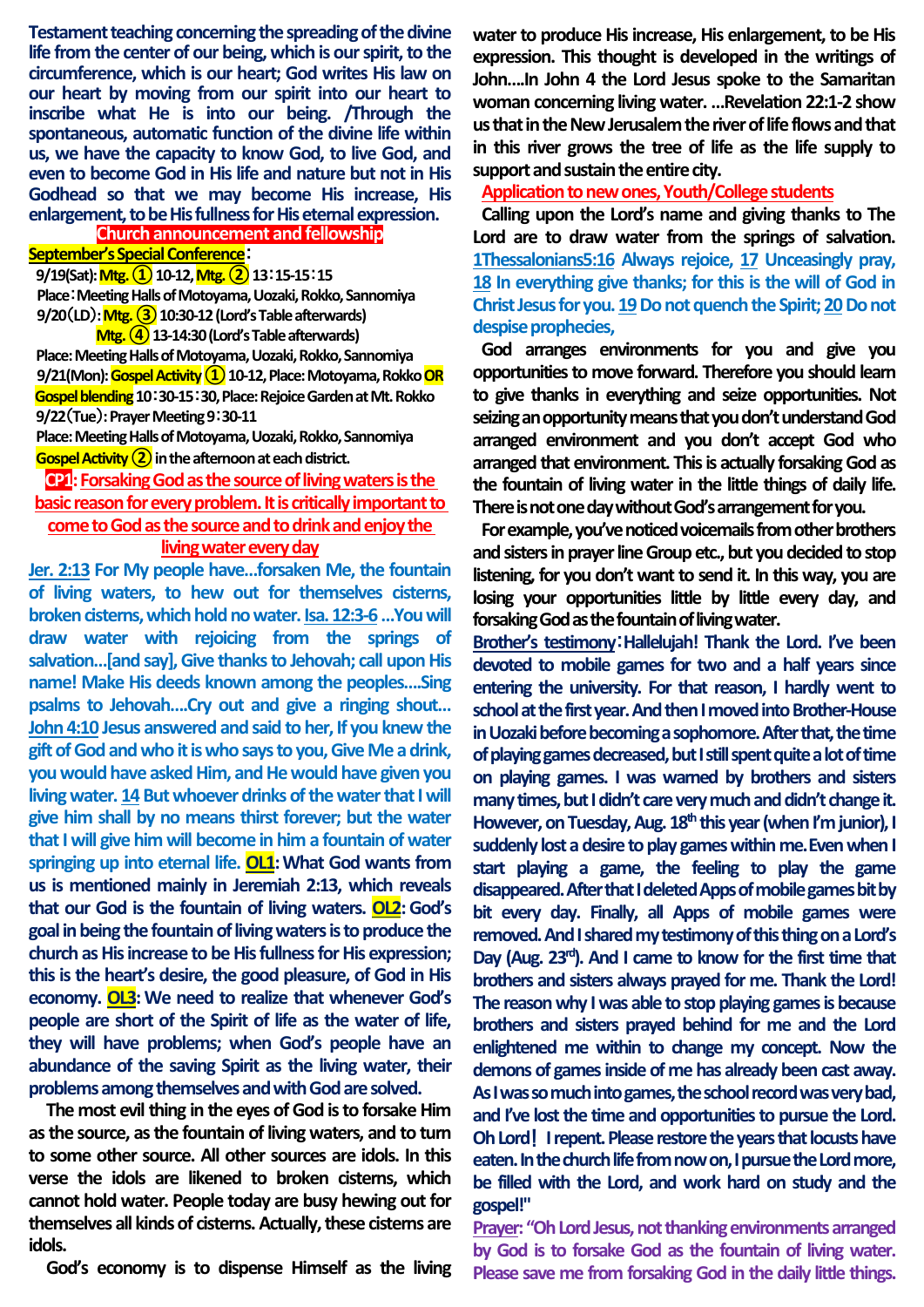**Not coming to God as the fountain of living water is to open**  to the Satan who is the evil source and every problem comes **fromthere. May I notice what God is arranging for me every day, seize an opportunity, thank the Lord, and learn to move forwardin the Lord!"**

# **CP2:The heart of fallen man is false over all things and is incurable. But God has a way to transform the heart of fallen man under divine dispensing.**

**OL1: "The heart is deceitful above all things, / And it is incurable; /Who can know it?" (Jer. 17:9) Even this word regarding the deceitful and incurable heart of man is related to God's economy with His dispensing; although man's heart is corrupt and deceitful and its condition is incurable,**  even such a heart can be a tablet upon which God writes His **law of life. OL2:This reveals that God has a way to impart Himself into man; once He has come into man, God will spread from man's spirit into his heart; this is God's way, according to His economy, to deal with the heart of fallen man. OL3:"Can the Cushite change his skin, / Or the leopard his spots? /Then you also may be able to do good, / Who are accustomed todo evil" (Jer. 13:23) OL4:Having forsaken God as the source, the fountain of living waters, Israel became evil, having an unchangeable and sinful nature, like the Cushite's skin and the leopard's spots, which cannot be changed; this exposes the true condition of fallen man.**

**Isaiah responded to the vision of Christ in glory by saying, "Woe is me, for I am finished!" (v. 5a). As a result of seeing this vision, Isaiah was terminated, finished. Isaiah went on to say, "For I am a man of unclean lips, / And in the midst of a people of unclean lips I dwell" (v. 5b). By this we can see that we must pay attention to our lips, to our speaking. Every day we talk too much. A great percentage of the words we speak are evil, because most of our words are words of criticism….This is the reason that our lips are unclean. Unclean things such as gossip, murmuring, and reasoning make the church life taste like vinegar. If we eliminate gossip, murmuring, and reasoning, we may find that we have very little to talk about. Like Isaiah, we need to realize that our lips are unclean.…According to our experience, the more we see God and love God, the more we abhor ourselves. The more we know God, the more we deny ourselves.** 

# **Application: Businessperson/ Graduate student**

**Please open your heart to the Lord and fellowship with the Lord honestly, beholding the Lord of glory with unveiled face. Because you cannot deceive The Lord, do not try to cheat or saying excuses but simply open your heart. Then the veil would be taken away and you can behold the Lord of glory.**

**2 Cor. 3:16 But whenever their heart turns to the Lord, the veil is taken away. 18 But we all with unveiled face, beholding and reflecting like a mirror the glory of the Lord, are being transformed into the same image from glory to glory, even as from the Lord Spirit.**

**For example, you may be suffering thinking that you are lightly esteemed by the company. In this case, there are**  **three possibilities.** ⑴**You are too proud and esteem yourself too high and there is no such a fact of the company esteems you lightly,** ⑵**Although you noticed that the reason exists in yourself, but you are trying to beautify yourself and deceive yourself and people around.** ⑶**This is the environment of being treated lightly given by the Lord for you to grow (And in this case, the Lord is enhancing growth through your being treated lightly, so you should receive this environment with thanksgiving).** 

**In any of these cases, the thought of "I am treated lightly" becomes your veil. If you cling to this thought, you are keeping the veil on your face, so you cannot behold the Lord of glory. Please call on the name of the Lord, drop your concept and open your heart to the Lord and behold the Lord and fellowship with the Lord. Then you can see the true situation of yours in the light and can confess your sins like pride and selfishness. May the Lord have mercy on you so that you can open your heart completely to the Lord.**

**1 John 1:7But if we walk in the light as He is in the light, we have fellowship with one another, and the blood of Jesus His Son cleanses us from every sin.**

**In fact, the whole human being including you and me, is totally degraded and impossible to improve and hopeless. But the degraded men want to look good, so they try to deceive, tell a lie or pretend to be spiritual. Even when the light comes to enlighten you, you do not accept it trying to cover your sins. May the Lord have mercy on you so that you do not hide your sins in the light of the Lord and confess them and be blessed!** 

**1 John1:8 If we say that we do not have sin, we are deceiving ourselves, and the truth is not in us. 9 If we confess our sins, He is faithful and righteous to forgive us our sins and cleanse us from all unrighteousness. Psa. 32:5 I acknowledged my sin to You, And I did not cover my iniquity. I said, I will confess my transgressions to Jehovah. Then You forgave the iniquity of my sin.**

**Prov. 28:13 He who covers his transgressions will not prosper, But whoever confesses and forsakes them will obtain mercy.**

**Prayer**:**"Oh Lord Jesus, my heart is deceitful above all things, and it is incurable and the words which come out of my mouth are all dirty words. When my real situation get exposed by the Lord's enlightenment, let me accept it without any excuse and repent. With unveiled face, I behold the Lord of glory. With dispensing Yourself into my heart, You can heal my heart and transform even someone hopeless like me. Hallelujah!"**

**CP3:The law of the spirit of life has already been installed in the spirit. Switch on the law with the mind set on the** 

#### **spirit.**

**OL1:The third matter in the kernel of the book of Jeremiah is what Christ is to us. OL2:** "**Indeed, days are coming, / Declares Jehovah, / When I will raise up to David a righteous Shoot.../ And this is His name by which He will be called: / Jehovah our righteousness." (Jer. 23:5-6)**。**OL3: With His redemption as the basis, we can believe into**